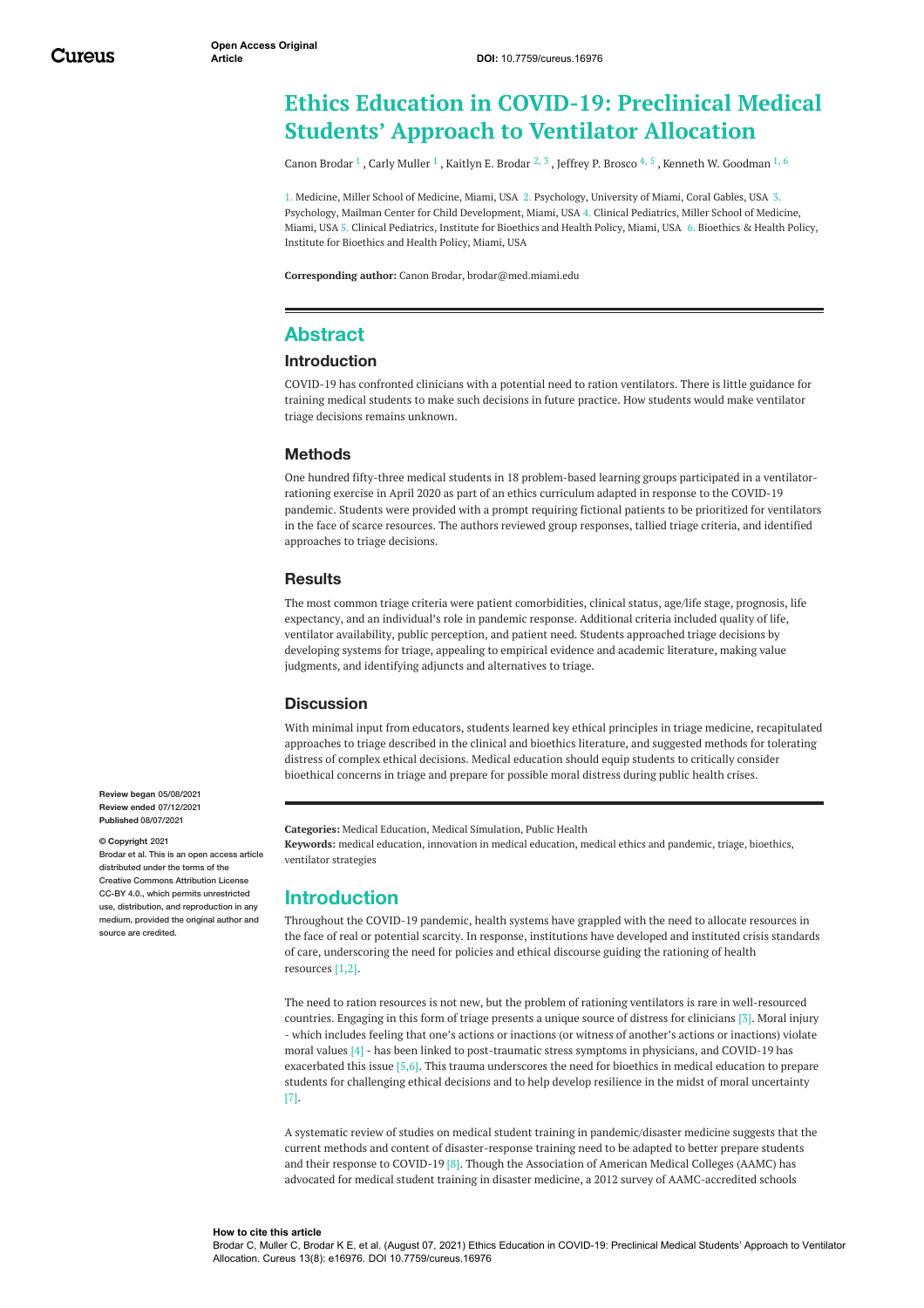found only 31% included disaster medicine in curricula, and only 10.3% taught principles of triage [9]. Prior studies of triage decision-making in medical education have focused on such disaster curricula or emergency-response skills [10,11]. Existing literature on medical education around resource allocation thus focuses on preparedness and management of mass casualty events rather than responses to large-scale public health disasters and lacks discussion of relevant bioethical considerations.

The COVID-19 pandemic demonstrates the need to prepare future clinicians for public health crises and reveals a gap in understanding how physicians and trainees approach resource allocation. This study seeks to address this gap in the literature by describing how preclinical medical students responded to a prompt regarding ventilator allocation during COVID-19 as part of a problem-based learning (PBL) exercise within an ethics curriculum. Authors initially developed and implemented the exercise for educational purposes rather than for research, but the outcomes may be beneficial for understanding clinician decision-making and developing future bioethics curricula. Analyses thus aimed to identify three key components. Aim one was to determine how preclinical medical students ranked patients with varied clinical presentations. Aim two was to describe students' triage criteria. Aim three examined students' approach to the problem of triage.

# **Materials And Methods**

## **Study design and setting**

This study involved the implementation of a case-based learning exercise developed for educational purposes and further analysis of student responses. Participants were second-year students of the professionalism, ethics, and legal medicine (PELM) course (N=153) at the Miller School of Medicine - University of Miami. These students, self-organized into 18 groups of approximately eight students, had previously participated in PBL sessions throughout the academic year. Prior PELM topics included confidentiality, valid consent, and end-of-life decision-making. One series of cases focused on patient access to care, and in 2020, a COVID-19 case was added to highlight ethical issues in resource allocation. PBL groups were asked to teleconference for 30 to 40 minutes and write a consensus answer to the COVID-19 case. There were no related lectures or faculty input. However, students were required to read an essay on ventilator triage related to COVID-19 [3]. Answers were not required to be unanimous, and students were asked to keep track of dissenting opinions. Students submitted final responses for the course and participated in a large group review session to discuss responses.

## **Materials**

The course instructor (JB) developed a case vignette that asked students to determine which patients with COVID-19 would be provided a ventilator or palliative care in the context of the increasing scarcity of healthcare resources. All names in the case were fictitious. See Table *[1](#page-2-0)* for a description of each patient and Appendix A for the full vignette. Responses included in-line comments on patients and/or summary paragraphs of 65 to 889 words (mean=348). Responses were de-identified, and a standardized institutional self-certification tool determined that institutional review board approval was not required for this study.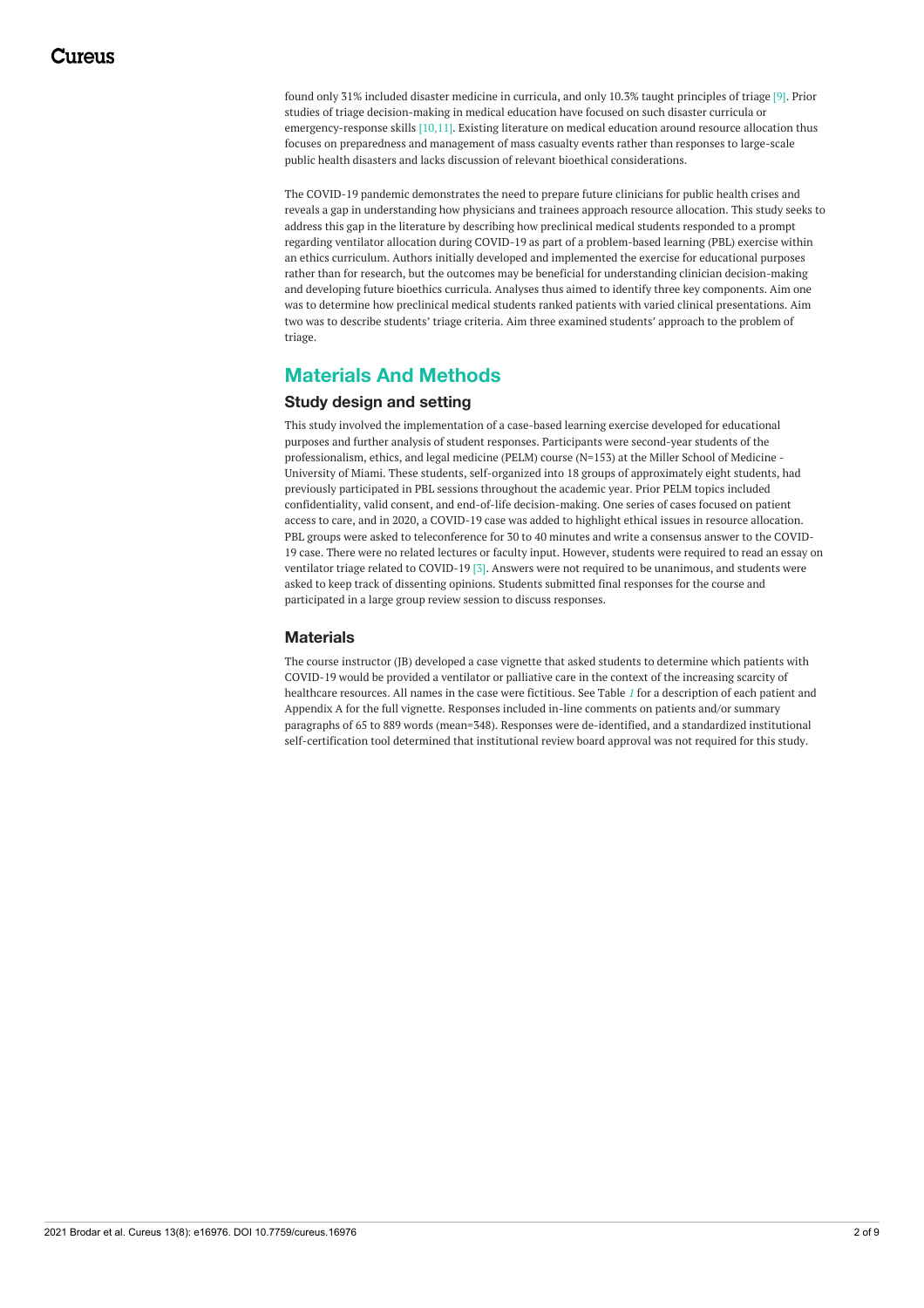# Cureus

<span id="page-2-0"></span>

| <b>Fictional</b><br><b>Patient Name</b> | Age | Sex or<br>Gender | Occupation                       | <b>History</b>                                                                                      | No. Groups<br>Allocating<br>Ventilator (%) | <b>Mean Priority</b><br>Rank (Range) |
|-----------------------------------------|-----|------------------|----------------------------------|-----------------------------------------------------------------------------------------------------|--------------------------------------------|--------------------------------------|
| Anselmo<br>Aguilar                      | 59  | man              | stock-broker                     | T-10 paraplegia, cancer, multi-organ failure from<br>sepsis                                         | $0(0\%)$                                   | $4.5(4-5)$                           |
| Maite<br>Pennyman                       | 25  | woman            | works at a<br>grocery store      | Down syndrome with no significant co-morbidity<br>except for atrial septal defect repaired at birth | 11 (78.6%)                                 | $1.8(1-3)$                           |
| Antonio<br>Philippe<br>Archetto         | 92  | male             | lawyer                           | Cardiac output <50%                                                                                 | $0(0\%)$                                   | $4.4(4-5)$                           |
| Dr. Aurelia<br>Jimenez                  | 45  | woman            | critical care<br>physician       | Infected while working in MICU                                                                      | 12 (85.7%)                                 | $1.2(1-3)$                           |
| Carlos<br>Johnson                       | 59  | man              | mayor of<br>Miami-Dade<br>County | History of hypertension, type 2 diabetes                                                            | $7(58.3\%)$                                | $2.3(1-3)$                           |

#### **TABLE 1: Summary of patient information from the case and student triage decisions**

MICU: Medical Intensive Care Unit; T10: Tenth thoracic vertebra

### **Data analysis**

For aim one, we tabulated decisions for each patient in the vignette. Groups provided explicit treatment recommendations for individuals (i.e., 'ventilator' vs. 'palliative care' or 'no ventilator'; N=14), a rank-order for prioritizing patients for ventilator allocation (N=11), or both (N=7). Of groups providing explicit recommendations, five deferred decisions for one or more patients for whom they desired further information. We thus present the data in two ways: the frequency with which patients were given a ventilator (for groups giving explicit recommendations) and average priority ranking for receiving a ventilator. We calculated mean rankings from assigned consecutive numerical rankings based on the order in which groups prioritized patients (1=highest to 5=lowest). If two patients were prioritized equally, they were assigned the same rank, and the next consecutive rank was skipped (e.g. ranks of 1, 2, 3, 3, 5).

For aim two and three, we first independently reviewed the responses and noted key themes relevant to ethics. This process generated twelve codes related to triage criteria and four codes related to triage decisions.

CB and CM coded each response for triage criteria. We collaboratively discussed discrepancies in coding until we reached a consensus. We tallied the usage of triage criteria codes and examined how they were used across responses. Next, CB and CM coded each response for the way in which the group described their approach to triage decisions. We again collaboratively discussed the results, particularly in regard to implications for training in bioethics.

## **Results**

### **Students' triage rankings**

Fourteen groups provided explicit ventilator decisions (i.e., ventilator vs. palliative care or 'no ventilator') for some or all of the fictional patients in the triage case. Most allocated a ventilator for the youngest and healthiest patients: Aurelia Jimenez, a 45-year-old physician who was infected while working in the Medical Intensive Care Unit (N=12), and Maite Pennyman, a 25-year-old female grocery-store worker with Down syndrome (N=11). Half of the groups allocated a ventilator for Carlos Johnson, a 59-year-old mayor with a history of hypertension and type 2 diabetes (N=7). None allocated ventilators for Anselmo Aguilar, a 59year-old male stockbroker with the greatest number of comorbid conditions (T10 paraplegia, cancer, and multi-organ failure from sepsis), or the oldest patient Antonio Archetto, a 92-year-old lawyer with a cardiac output <50%.

Eleven groups ranked patients for ventilator priority, and seven of these prioritized patients in addition to providing the aforementioned recommendations. Based on mean ranking across groups, Jimenez (1.2/5) and Pennyman (1.8/5) were highest ranked, followed by Johnson (2.3/5). Consistent with ventilator decisions, Archetto (4.4/5) and Aguilar (4.5/5) were ranked with the lowest priority to receive a ventilator (refer to abovelisted Table *[1](#page-2-0)* for allocation decisions and mean priority rankings).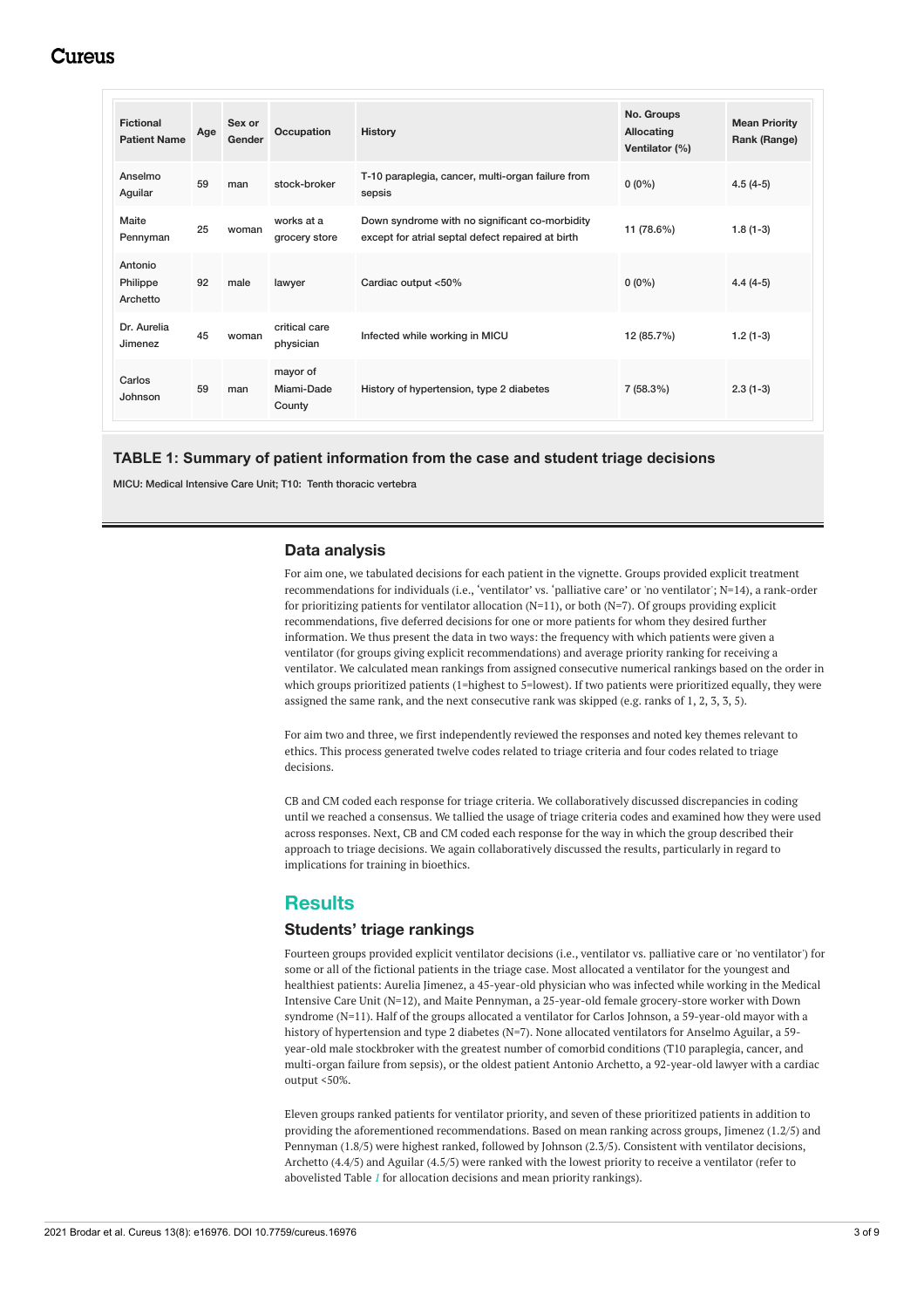### **Triage criteria**

We identified 12 triage criteria used in ventilator allocation decisions. All groups based triage decisions on comorbidities (N=18). The second-most common criteria were age/life stage and clinical status, e.g. 'healthy' or 'decompensating already' (N=17). Prognosis or short-term survivability was used in 16 responses, e.g. 'good chance of survival' contributed to triage decisions. Longer-term life expectancy was used less commonly (N=13), and related comments generally referred to age as well.

Utility (N=15) and occupation/status (N=13) were the next most common criteria. Comments on utility focused on the ability of the physician and mayor to respond to the pandemic and on the essential work of the grocery-store employee. Descriptions of utility often overlapped with occupation/status that indicated a patient's job or social status (e.g., being an 'active member of society') rather than a role in the pandemic response. Other criteria included futility (N=11), quality of life (N=8), ventilator availability (N=8), public perception (N=8), and need (N=3). While some groups discussed disability in their triage decisions, this was not an independent criterion, and considerations of disability in these responses were previously analyzed and reported separately [12]. See Table *[2](#page-3-0)* for sample quotes of each identified criterion and the number of groups using the criteria for triage decisions.

<span id="page-3-0"></span>

| Criterion                    | No. of Groups<br><b>Using Criterion (</b><br>$%$ ) | <b>Sample Quotes</b>                                                                                                                                                                              |
|------------------------------|----------------------------------------------------|---------------------------------------------------------------------------------------------------------------------------------------------------------------------------------------------------|
| Comorbidities                | 18 (100.0%)                                        | "We do not know of any other comorbidities  that would compromise her recovery" " pre-existing<br>low EF would make it less likely that he could recover from COVID even if given ventilation."   |
| Age/Life Stage               | 17 (94.4%)                                         | "Should get a ventilator because he has a high chance of survival with a ventilator due to age."                                                                                                  |
| <b>Clinical Status</b>       | 17 (94.4%)                                         | "We recommend for this patient to receive ventilation since she is  presumably healthy."                                                                                                          |
| Prognosis                    | 16 (88.9%)                                         | "Good chance of survival, healthy."                                                                                                                                                               |
| Utility                      | 15 (83.3%)                                         | "[Jimenez] could contribute significantly to society/healthcare if she is able to recover and come back<br>to work."                                                                              |
| Life Expectancy              | 13 (72.2%)                                         | "Given [Archetto's] age and anticipated remaining years of life, he would likely be lower on the<br>hierarchy in terms of ranking who gets the ventilator."                                       |
| Occupation/Status 13 (72.2%) |                                                    | "[Jimenez] was sickened in course of duty -most of us agreed that we would give priority to health care<br>workers."                                                                              |
| Futility                     | $11(61.1\%)$                                       | "Given his condition, putting him on a ventilator would likely just prolong his suffering."                                                                                                       |
| Ventilator<br>Availability   | 8 (44.4%)                                          | "[Offer] palliative care if not enough ventilators."                                                                                                                                              |
| <b>Public Perception</b>     | 8 (44.4%)                                          | "The loss of a leader could cause potential downstream effects such as policy on handling the situation<br>and mass hysteria." "Have to be careful about [this] being considered discrimination." |
| Quality of Life              | 7 (38.9%)                                          | " he might have a better quality of life if treated with a ventilator than [Aguilar] "                                                                                                            |
| Need                         | 3(16.7%)                                           | "In reality, who presented first with the need for a ventilator would also be a large contributing factor"                                                                                        |

### **TABLE 2: Triage criteria and frequency of use for student triage decisions**

EF = Ejection Fraction

Not all decisions were unanimous, as some groups noted disagreement (N=13) or uncertainty (N=11), and some expressed concern for biases that may affect decisions (N=8). Responses with dissenting opinions noted disagreement over how to address factors such as quality of life, race, gender, disability, or whether to prioritize healthcare workers or political leaders. Some disagreements were due to difficulty deciding between patients depending on the number of ventilators available, which was not directly stated in the prompt. Groups that noted uncertainty about treatment decisions often expressed a desire for further clinical information.

Recognizing the danger of bias in the context of triage, some groups specified details that were not used as the basis for their decisions: "We attempted to eliminate biases on opinions on the quality of life and contribution to society with our scoring system." Others identified how bias might intersect with their decision: "status as the mayor of Miami-Dade - for better or worse - is likely a contributing factor in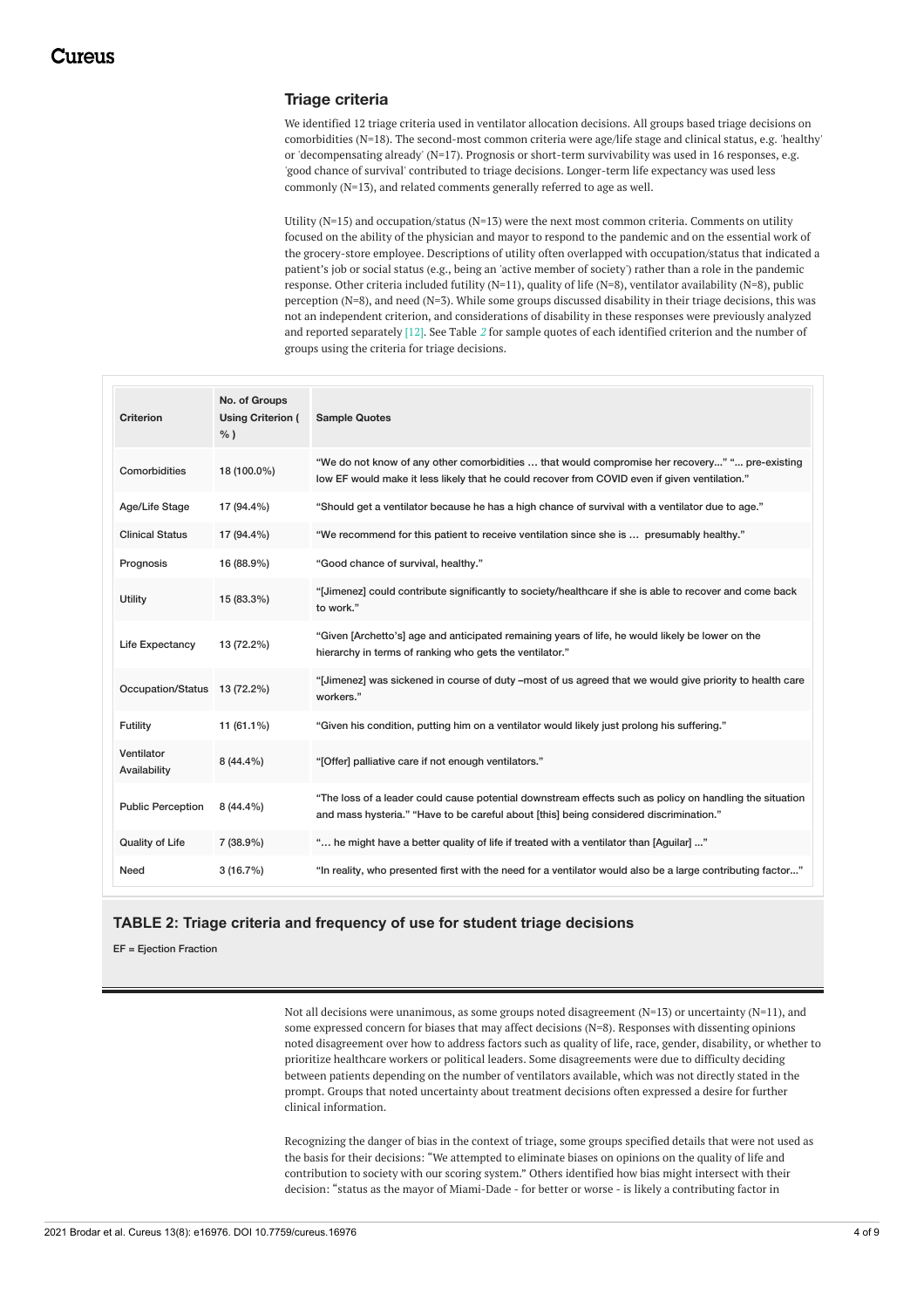[Johnson] receiving a ventilator with higher priority than others."

#### **Approaches to triage decisions**

We identified four primary ways students approached triage decisions: developing a system for triage, appealing to evidence or academic literature, making value judgments, and identifying adjuncts and alternatives to triage.

#### *System for Triage*

The first approach to the ventilator allocation problem involved describing a system for triage (N=8). The simplest system involved some method where groups determined which criteria should be prioritized over others, or developed priority levels or scoring systems for patients based on some criteria (N=5):

We used the guiding principles that we should give [ventilators to] individuals who: (1) had a greater chance of improving on a ventilator (remembering that ventilators have their own risks), (2) are young and have not gone through all of life's phases, (3) do not have complicated comorbidities that would reduce chances of survival, and (4) are health care providers or first responders contributing to health care in the pandemic.

One group described exclusion criteria for which patients should not receive ventilators: "Severe conditions would be disqualifying because these would make it very unlikely to survive." Another group proposed a lottery system for patients with equivalent prognoses. While such descriptions varied in length and content, they indicated a principled or organized approach to the problem of triage and provided a level of objectivity and consistency to groups' decisions on ventilator allocation.

#### *Evidence and Academic Literature*

Nearly half of the groups (N=7) appealed to empirical evidence or academic literature to make triage decisions. Four groups reported data such as mortality rates of patients with COVID-19, sepsis, organ failure, or advanced age to support decisions to withhold ventilators, e.g., "Aguilar has the serious comorbid condition of sepsis, which according to one review, increases the risk of mortality by 17-22% compared to 2% in non-septic patients before considering the risk of mortality associated with ventilation." Students used peer-reviewed papers, preprints, and other academic sources to support their arguments by providing evidence for risks and benefits of ventilator use, methods for ventilator splitting, or reference to an academic medical center's guidance on resource allocation, e.g., "We came up with these factors with the assistance of the bioethics criteria for resource allocation from the University of Washington."

#### *Value Judgments*

Beyond stating facts about the case or weighing medical decisions about patient triage, many groups supported triage decisions with value judgments that indicate some form of moral or ethical position (N=12). While the content of these statements varied across groups, this category of statements indicated opinions on "right" or "wrong" aspects of triage.

For example, for groups that used occupation as a basis for triage, some explained their decisions by briefly stating an intention to promote the "greater good" or that they employed a "utilitarian perspective." Some groups provided more detailed accounts of their deliberations. One group, in particular, supported the consideration of occupation or utility in prioritizing healthcare workers as a matter of justice:

Half of our group believed that healthcare workers should be given some priority, for several reasons. First, it ensures that healthcare workers are not disincentivized from coming to work given the high risk of contracting the virus. Second, it confirms "reciprocal justice": physicians knowingly work on the frontline of pandemics at great cost to their own health, so it would be unjust to not provide them with the best possible medical care when they fall sick doing this work. Third, they could be a significant resource to save more lives in the pandemic overall. If Dr. Jimenez made a full recovery, she'd be an invaluable resource during the pandemic as a fully trained ICU physician with antibodies against COVID. In this way, Dr. Jimenez is the best option if driven by the principle of "the most lives saved."

On the other hand, another group identified triage as an uncomfortable ethical dilemma and considered how prioritizing patients based on occupation - or at all - might be unjustly dependent on biases: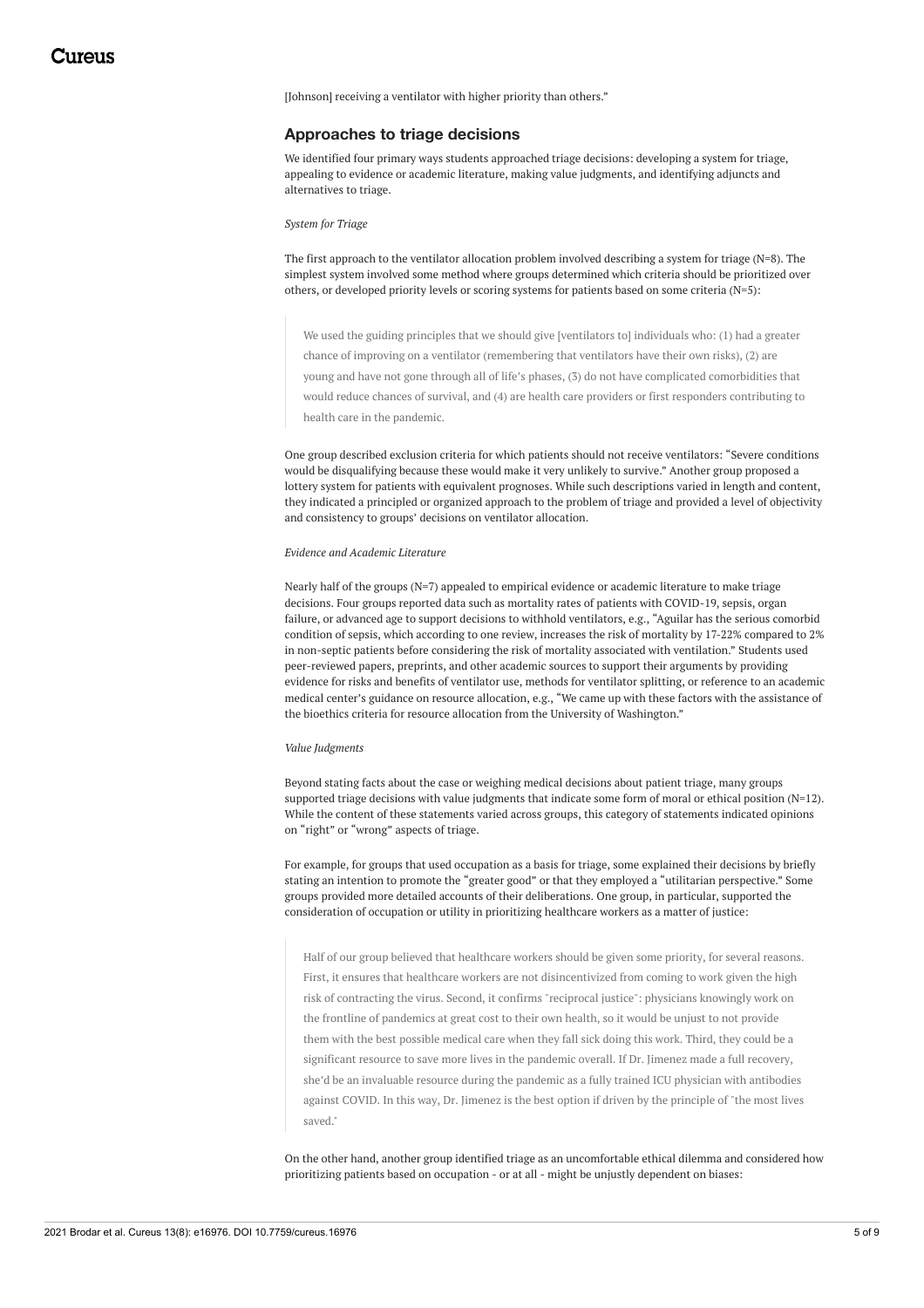Clearly, this question is placing us into the ethical dilemma of how we value one human life as opposed to another. In this question, there seems to be enough medically justifiable reasons for choosing one participant over another. We could imagine a situation in which one could be placed in an uncomfortable position of choosing one patient over another without such medical reasons, a scenario in which many decisions might be based upon the typical biases of our society - ageism (92 y/o), ableism (Downs patient), elitism (mayor and critical care doctor). The most important takeaway is that there is actually no one variable that makes one more deserving of receiving life supporting care as all deserve this equally.

These statements indicate value judgments with explicit references to the moral beliefs or ethical principles underlying group decisions, i.e. that healthcare workers should be cared for, that triage decisions should save the most lives possible, or that all patients equally deserve access to life support.

Other statements revealed value judgments in describing their system for triage. One group noted the complexity, subjectivity, and potential resultant guilt of triage decision-making, and in response, they proposed the use of standard operating procedures (SOPs), a triage committee, and risk score calculations:

In this setting, it is more complicated than simply choosing who should and should not receive the ventilator. First, there needs to be a SOP to determine who would benefit most from and who would be granted the ventilator. It needs to be a uniform procedure that can be replicated in repeat settings. Secondly, there needs to be an SOP and COVID committee that bears the responsibility of deciding who gets the ventilator. The burden of guilt needs to be taken away from the physician or provider providing direct care to the patient. There needs to be an automatic calculation of risk scores for each individual patient, making the decision more objective. However, this is an impossible and very difficult decision to make as an individual.

In establishing a method to protect those involved in the ventilator allocation process, students evaluated triage as potentially hazardous to patients and clinicians, and thus implied a belief that both parties ought to be safeguarded.

While some revealed value judgments in the creation of a system for triage, others did so by setting limits on triage. Two groups opposed the withdrawal of ventilators for re-allocation to other patients: "since Mr. Aguilar is already intubated, it would be unacceptable to simply take him off to re-allocate to another patient." One group supported a first-come, first-served approach to triage, thus expressing opposition to withholding care:

In reality, who presented first with the need for a ventilator would also be a large contributing factor, as we would not do nothing for a patient under the justification that we were saving medical devices in case someone else came along who would either need it more or have a better chance of improving from such intervention.

In describing what a group would not do as a part of ventilator allocation, such statements demonstrate a proscriptive approach to triage that underlines a set of professional values.

Lastly, the simplest form of a value judgment included an expression of regret or lament, such that this was a "horrible situation," or a wish to treat all patients equally, e.g. "Preferably, we would be able to ventilate any patient who would medically benefit from it, and who consents to it." While such statements do not explicitly describe a moral or ethical opinion, they signal that the group has considered the problem of triage and assessed that the situation is not as it ought to be or desired that things would be different.

#### *Adjuncts and Alternatives to Triage*

Some groups took an indirect approach to triage decisions by describing adjuncts and alternatives to triage (N=5). Such responses provide a creative or subversive approach to the prompt by attempting to work around the prioritization of patients for ventilator allocation.

First, some groups described a technological approach to the problem. One group suggested attempting alternative treatment options and ventilator splitting: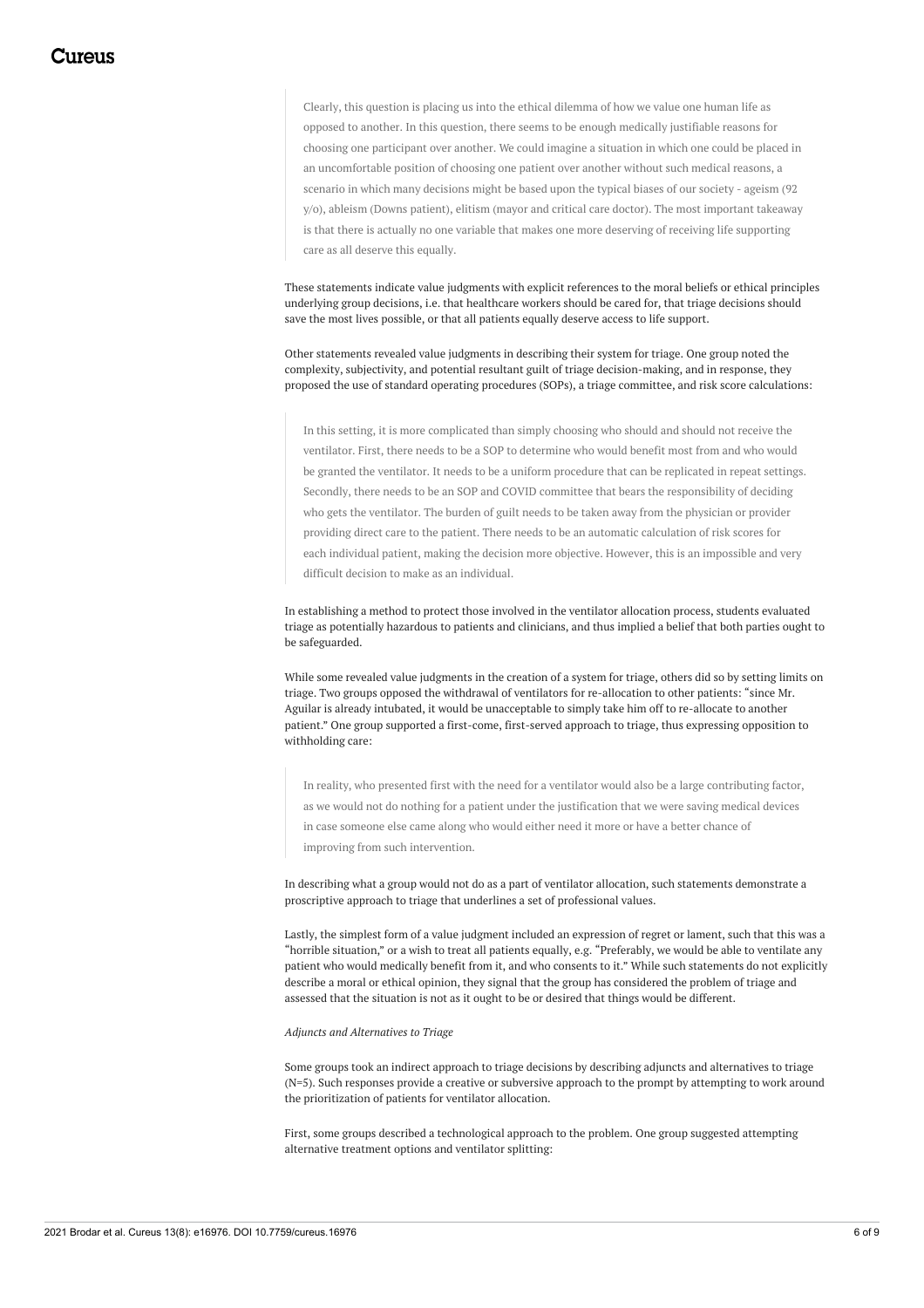[We would] assess the degree of ventilator need in all of these patients, as there is new evidence that high flow nasal cannulas and proning has increased benefit over ventilator support in many COVID patients. We only need to have people in the hospital if they are hypoxic; otherwise encourage going home and self-isolation with monitoring of symptoms. Next, deferring to hospital policy on appropriate ventilator use is essential, though splitting the ventilators exclusively between COVID patients could be an option for the future, though this is controversial.

Another group similarly described the use of "medical judgment" to circumvent the need for triage, and together, these proposals attempt to alleviate the burden of decision-making by reducing the need for triage by applying medical knowledge and technology.

Other groups voiced a need for systems-change in response to scarcity, suggesting transfer to other hospitals, contacting governments for supplies, or a better preparation for future emergencies, e.g. "Precaution should be exhibited to be prepared for emergencies like this in future, and more ventilators should be ordered and stored in case of emergencies." Some groups also discussed communication-based strategies for responding to the problem, including conversations on goals of care, the use of advanced directives and living wills, and early involvement of the palliative care team. Along with the use of technology, systems-change and communication strategies were suggested as alternatives to triage that would reduce the need for ventilator allocation or as adjuncts to triage that would ease its process.

## **Discussion**

To our knowledge, this is the first report describing medical student ventilator allocation decisions for a PBL exercise. Without explicit curricular content regarding these issues, student responses independently recapitulated criteria and approaches to triage identified in the bioethics literature and institutional crisis standards of care [13]. Triage decisions were based on the limited information provided within the exercise prompt but were driven most commonly by clinical characteristics, secondarily by utilitarian concerns for pandemic emergency response, and occasionally by other concerns. Age/life stage and life expectancy were common criteria across groups, which is consistent with the proposed basis of triage on short-term prognosis, long-term prognosis, and lifecycle considerations per the findings of a focus group study on community values regarding ventilator allocation [14].

For groups that provided more detailed responses to the triage prompt, answers explained or contextualized decisions beyond a binary yes/no ventilator allocation decision or priority ranking with some form of justification. Provision of such justification has itself been used as a measure of the effect of bioethics education [15]. In our case, it may also serve a protective purpose in the face of the "burden of guilt" that one group described. The development of a system for triage shifts the burden of decision-making from the individual to a process based on clinical and ethical principles, thereby safeguarding both patients and clinicians from dangers of triage such as those identified in student responses, e.g., unfair individual biases and the moral distress of making "impossible" decisions.

The other approaches to triage we observed may serve a similar purpose. An appeal to the academic literature provides reassurance that triage decisions are thoughtfully considered and well-founded. Statements of values signal good intentions and acknowledge the dangers of triage. Seeking adjuncts and alternatives to triage demonstrates an effort to maximize the use of available resources and suggests discomfort with triage. Overall, student responses provided rationales for triage decisions that demonstrate reasoned approaches to bioethical problems and reveal an inclination to make ethical treatment decisions and prevent moral injury.

This educational exercise allowed students to independently engage with triage issues and communicate on contentious topics with their peers and faculty, thus simulating bioethical challenges faced during the COVID-19 pandemic. In the past, educational exercises have been designed to prepare medical trainees for pandemics with knowledge and understanding of healthcare systems and essential public health resources [16,17]. Given the heterogeneity of health systems, competencies for pandemic response may be variable and dependent on local resources. Bioethics should be incorporated into such training to provide students with flexible tools to make and communicate ethical decisions in future crises.

As a preliminary study, our work is limited in that the educational exercise was not initially developed for research. Further, responses were consensus answers, and individual views regarding ventilator allocation were not assessed. Students involved in the exercise were in the preclinical portion of their education and should be assessed after exposure to the clinical environment. Our results are from a single institution and may not be generalizable to settings with different curricular approaches. Despite these limitations and given the dearth of literature on the subject, our results may be valuable for understanding student approaches to ethical problems and for designing bioethics curricula for medical trainees.

Given that the study was not designed to investigate quantitative results of student triage, it is important to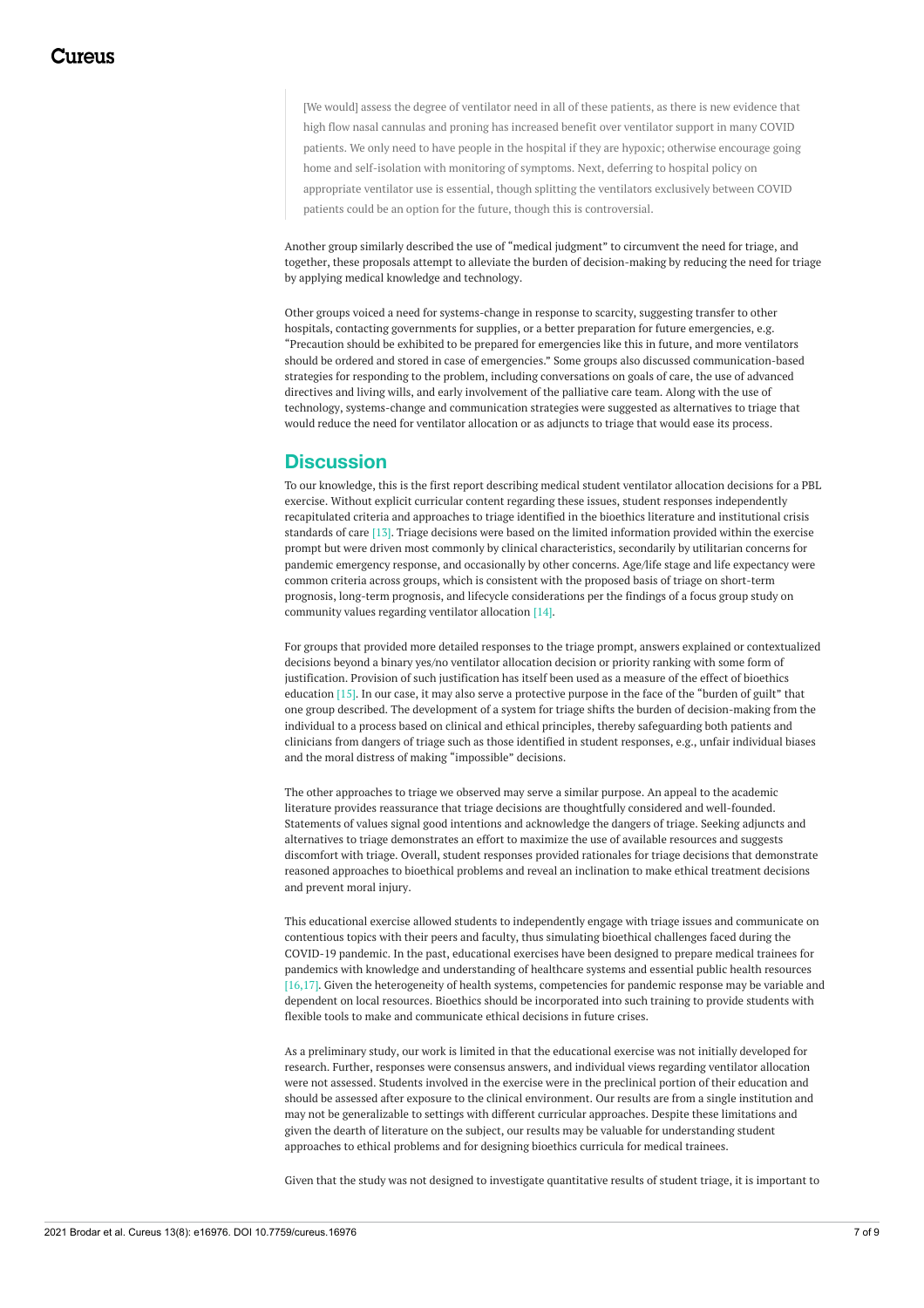note that our triage results are not generalizable to patient outcomes. Triage decisions may be based upon and biased by numerous factors including fictional patient names and occupations, and this level of complexity is intended to simulate the real-life challenge of triage. Future research and educational exercises could limit variables from patient history to study or address specific biases.

Based on the results of our study, we propose that goals of education on triage should be two-fold: (1) to equip students to incorporate both medical knowledge and bioethical consideration into patientmanagement decisions and (2) to prepare students for the moral distress associated with difficult decisions. Educators who include triage in medical school curricula should therefore adjust constraints on the limits of resources available in the exercise to limit adjuncts and alternatives to decision-making and thereby encourage engagement with bioethical issues while also ensuring opportunities for debriefing.

# **Conclusions**

In the context of a case-based learning exercise, we found medical students made group decisions for ventilator allocation based on criteria similar to those proposed in the bioethics literature and most commonly included patient comorbidities, clinical status, age/life stage, prognosis, life expectancy, and an individual's role in the pandemic response. Student approaches to triage included describing systems for triage, appealing to empirical evidence and academic literature, describing value judgments, and identifying adjuncts and alternatives to triage. These approaches may indicate how students tolerate the uncertainty of complex ethical decisions.

Medical education should use such cases to equip students to critically consider bioethical problems and prepare them for possible moral distress in future public health crises. Future research should evaluate the beliefs and attitudes of clinicians regarding ventilator allocation and the potential role of problem-based learning in bioethics in promoting moral resilience in healthcare students.

# **Appendices**

**Appendix A**

Professionalism, Ethics and Legal Medicine (PELM) Cases for Small Groups & Tutor Guide

Access to Health Care Covid-19 Case: Crisis Standards of Care

Mr. Aguilar was one of many patients who needed a ventilator that day. After his diagnosis of cancer, he lapsed into multi-organ failure from sepsis and required immediate intubation and ventilator support. At the same time, dozens of patients infected with Covid-19 came to the hospital as the pandemic surge hit Miami. As hospitals across the county scrambled to find additional resources, physicians realized that there were only a few ventilators and health care teams left for the many patients who needed to be intubated.

Among the following patients, to whom would you choose to provide palliative care, and to whom would you choose to provide a ventilator? Why? What reasons can you provide for your choice?

Mr. Anselmo Aguilar, a 59-year-old man with T-10 paraplegia who works as a stock-broker, and now has multi-organ failure from sepsis in addition to his underlying diagnosis.

Maite Pennyman, a 25-year-old woman with Down syndrome who works at Publix. No significant comorbidity except for an atrial septal defect repaired at birth.

Antonio Philippe Archetto, a 92-year-old male who still practices law and had a cardiac output before Covid-19 infection of less than 50%.

Dr. Aurelia Jimenez, a 45-year-old critical care physician infected with Covid-19 while working in the medical ICU.

Carlos Johnson, the 59-year-old mayor of Miami-Dade County with a history of hypertension and type 2 diabetes.

# **Additional Information**

### **Disclosures**

**Human subjects:** All authors have confirmed that this study did not involve human participants or tissue. **Animal subjects:** All authors have confirmed that this study did not involve animal subjects or tissue. **Conflicts of interest:** In compliance with the ICMJE uniform disclosure form, all authors declare the following: **Payment/services info:** All authors have declared that no financial support was received from any organization for the submitted work. **Financial relationships:** All authors have declared that they have